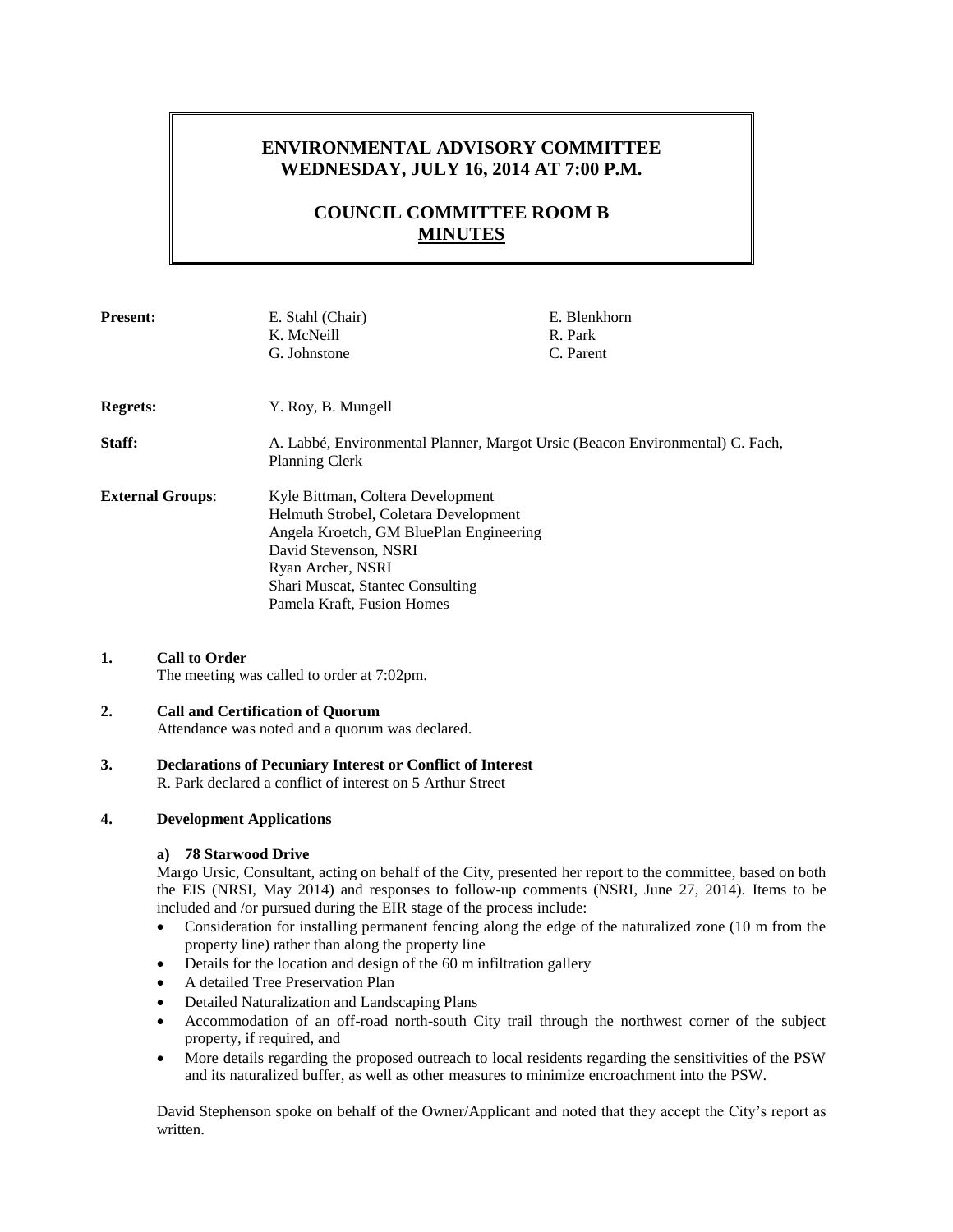Committee members had the following comments/concerns:

## C. Parent

- Asked if the City accepts the location of the trail being on-road
- The second submission was much improved over the first one
- Page 45 figure 4 was very helpful
- Page 48 buffer A 30m buffer from the wetland could have been enhanced and improved. The proposal has incorporated a 15 m buffer instead.
- Page 53 Rationale should have been provided to support conclusion.

#### E. Blenkhorn

- Tree Protection Plan does not indicate location of fencing
- o Advised that milksnake have been found in the area

#### E. Stahl

- o Hydrogeology report well done
- Suggested infiltration trench be placed upgradient to prevent salts and nitrates from infiltrating to shallow groundwater. Angela from Gamesby and Mannerow indicated that the run-off and landscaped area would be directed there
- o Focus should be on salt management plan in the EIR through program accreditation (Smart about Salt).

Moved by K. McNeill and seconded by G. Johnstone,

"That The EIR, among other things, is to include:

- o Consideration for installing permanent fencing along the edge of the naturalized zone (10 m from the property line) rather than along the property line,
- o Details for the location and design of the 60 m infiltration gallery,
- o A detailed Tree Preservation Plan,
- o Detailed Naturalization and Landscaping Plans,
- o Accommodation of an off-road north-south City trail through the northwest corner of the subject property, if required,
- o More details regarding the proposed outreach to local residents regarding the sensitivities of the PSW and its naturalized buffer, as well as other measures to minimize encroachment into the PSW, and
- o A salt management plan which includes assessing if the property can be smart about salt accredited, and
- o A refined water balance be discussed when presenting the infiltration design plan."

### **Motion Carried -Unanimous**

#### **5. Arthur Street South – Environmental Implementation Report Terms of Reference**

Adèle Labbé reviewed her staff report. She specified items to be included in the EIR per the recommended condition of approval related to the Official Plan Amendment and Zone Change application. She noted that the OPA/ZC has not yet been approved by Council and that should there be any changes as a result of that process, the Terms of Reference would return to EAC.

Shari Muscat indicated that the applicant had no issues with the Environmental Planner's report. She did, however request clarification on the trail construction and was directed to speak to Jyoti Pathak, Park Planner. She indicated that the EIR was not being done in phases but would be done for the entire site as requested by the City.

E. Blenkhorn